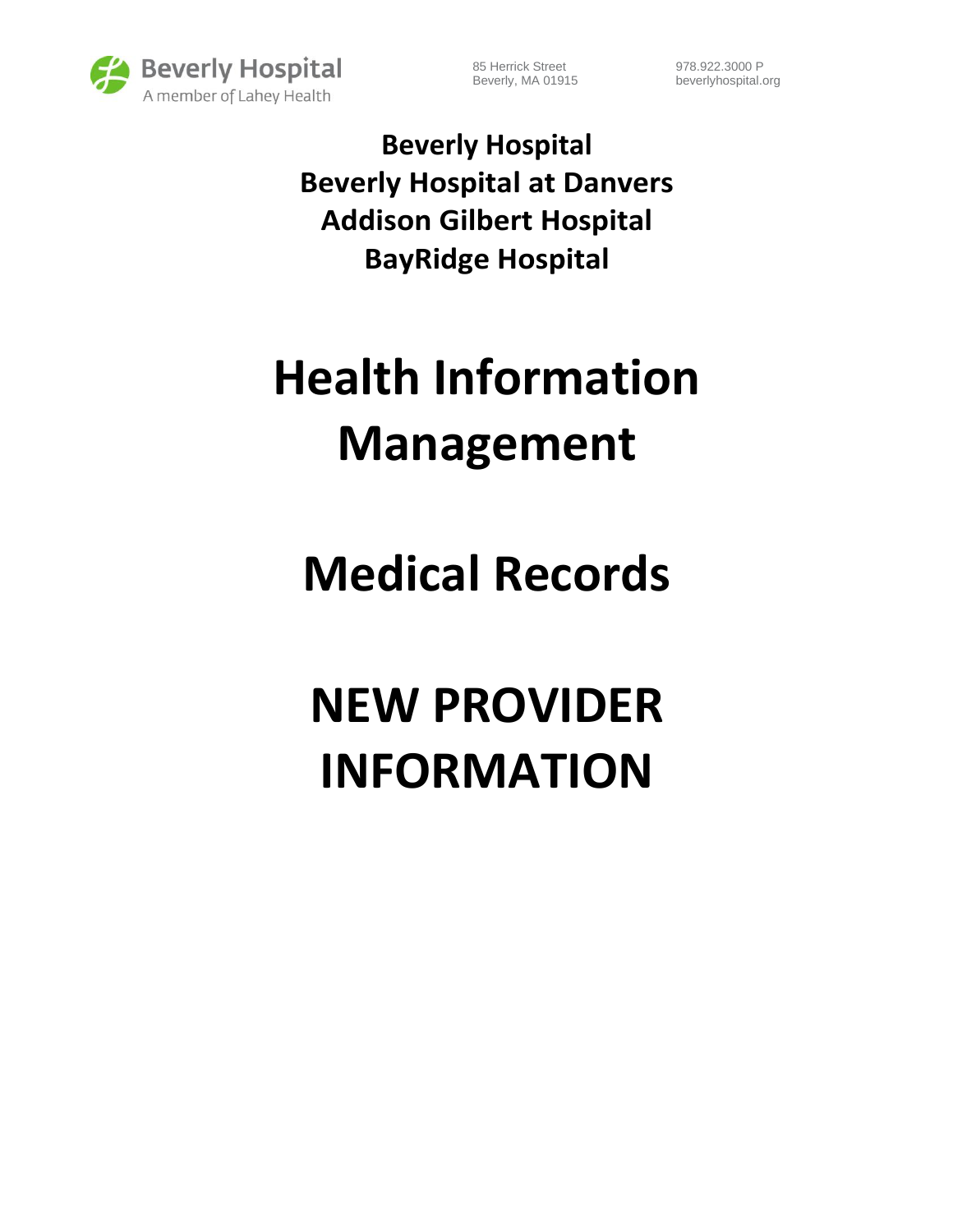

### **Health Information Management Contact Information**

| HIM/Medical Records Department, all Director: Susan Wilkens                                                                                                                            |                                             | (978) 922-3000 x2331                                                                                                                                                                                                                  |
|----------------------------------------------------------------------------------------------------------------------------------------------------------------------------------------|---------------------------------------------|---------------------------------------------------------------------------------------------------------------------------------------------------------------------------------------------------------------------------------------|
| <b>sites</b>                                                                                                                                                                           | swilkens@nhs-healthlink.org                 |                                                                                                                                                                                                                                       |
| <b>Coding and</b><br>Documentation, all sites                                                                                                                                          | Manager: Edie Fortado                       | x2343                                                                                                                                                                                                                                 |
| <b>Addison Gilbert Hospital 298</b><br><b>Washington Street,</b><br>Gloucester<br>Monday - Friday:<br>7:00 am - 4:30 pm                                                                | Manager: Karen Stevens, x232                | (978) 283-4001 ext 229<br>Dictation extension:<br>224<br><b>Emergency Department</b><br>Dictation:<br>1-877-227-<br>0794<br>location ID<br>1005                                                                                       |
| <b>BayRidge Hospital</b><br>60 Granite Street, Lynn<br>Monday - Friday: 8:00<br>am - 4:00 pm                                                                                           | Manager: Karen Stevens x6838                | (781) 599-9200 ext 6839<br>Dictation number: 1-877-227-<br>0794 site ID 1008                                                                                                                                                          |
| <b>Beverly Hospital</b><br>85 Herrick Street, Beverly<br>land<br>133 Brimbal Avenue<br>Monday - Friday: 7:00 a.m. -<br>9:00 p.m.<br>Saturday/Sunday/Holidays:<br>8:00 a.m. - 4:30 p.m. | Manager: Laurie-Jean<br>Damon x1481 or 2346 | (978) 922-3000 x 2351<br>(978) 712-1475<br><b>Brimbal</b><br>Dictation extension: 3500<br><b>Emergency Department</b><br>Dictation: 1-877-227-0794 site<br>id 1005<br>Transcription<br>Processing/<br>Distribution: x2383 or<br>x2333 |
| <b>NHC Help Desk in Information</b><br>Systems:                                                                                                                                        |                                             | x2600                                                                                                                                                                                                                                 |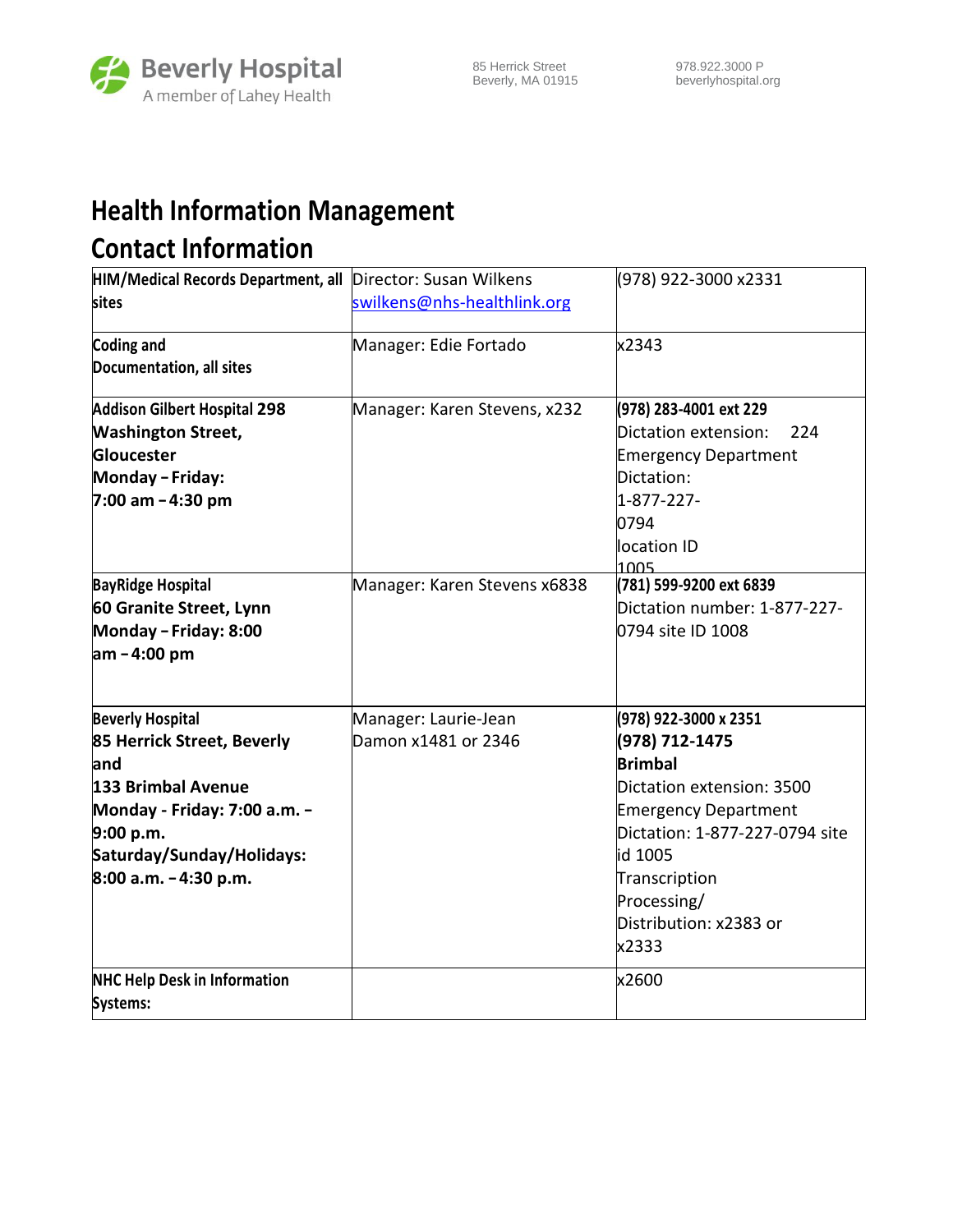

**Beverly Hospital Beverly Hospital at Danvers Addison Gilbert Hospital BayRidge Hospital**

#### HEALTH INFORMATION MANAGEMENT

| POLICY:         | 3 <sup>rd</sup> Shift Stat Dictation for emergent patient transfer or emergency surgery |
|-----------------|-----------------------------------------------------------------------------------------|
| DATE EFFECTIVE: | 1/10                                                                                    |
| DATE REVISED:   | $10/2010$ (new phone #). $3/13$ (new stat email address)                                |
| CHAPTER:        | Transcription                                                                           |

#### I. Purpose:

To provide transcription of a stat report for a patient transfer or an emergency surgery during 11:00 p.m. – 7:00 a.m. (third shift) when the NHC Transcription Department is not staffed.

II. Procedure:

In the event a report is needed stat and the NHC transcription department is closed\*, providers should follow these instructions:

- 1) Dial **1-877-227-0794** (This is the Focus/Nuance vendor who provides outside transcription services for Northeast Hospital Corporation.)
- 2) Enter location **1005**

3)Enter **id**, then press pound key (**#**). Any trouble, use default id 1111

4)Enter patient's **seven digit medical record number**, press pound (**#**)

5)Enter work type **01** then press pound (**#**)

- 6)Begin dictating after the **tone**
- 7) **At the end of the dictation, press 1, you will hear that the report has been marked as a priority.**

If you have any problems or want to emphasize the urgency of the report,

a) You can call our vendor's STAT LINE **877-313-8569 Ext: 227** (24 hrs/day)

b) *Or*, you can send an Email a message to: **[encrypt] [stats.e3@nuance-nps.com](mailto:stats.e3@nuance-nps.com)**

Include the patient's medical record number, dictating physician name/mnemonic and the type of report. This will send a message securely and safely to the vendor and will alert them that they have a job dictated into their system that needs an immediate response and turnaround.

*c) Or*, you can have the Director of Health Information Management paged, through the switchboard page operator x 3369.

\**Often transcriptionists work later than 11pm and arrive earlier than 7am. Always call x 1495 or x 2333 first.*

[L:\Echo](file:///L:/Echo) Process Impromvements\_Projects\Online Orientation\Medical Records\3rd shift STAT dictation and transcription\_1.doc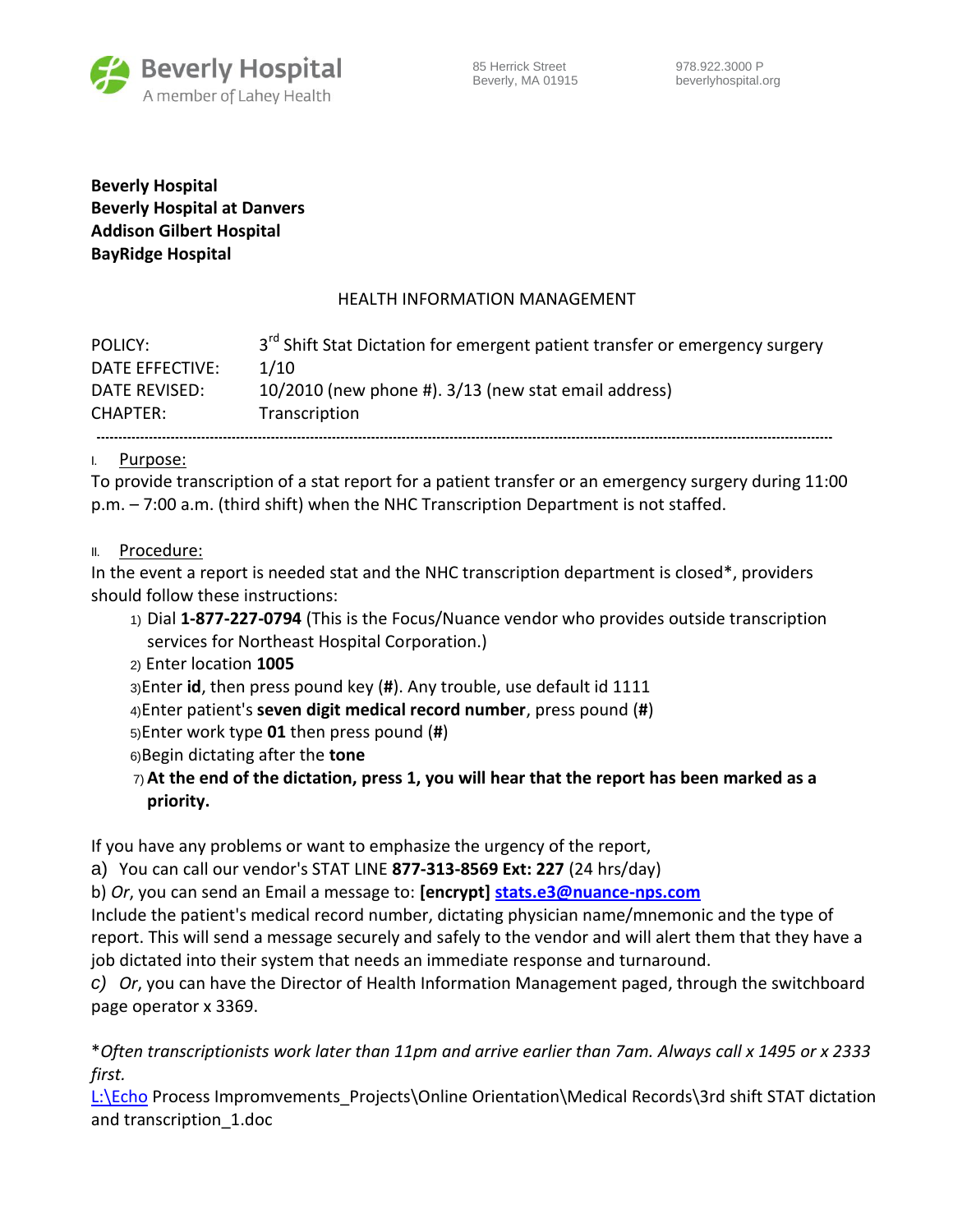

85 Herrick Street 978.922.3000 P

Beverly, MA 01915 beverlyhospital.org

### **Clinical Documentation Improvement**

From time to time, you may see a "query" in your patient's record asking for more specificity for a diagnosis, or a clarification with your documentation. Some sample queries follow this page.

Your assistance to this process is essential. Inconsistency exists between language used for clinical terminology, documentation and coding. These queries assist us in having a record that documents the entire treatment process of your patients and improves both the coding and the accuracy of severity of illness indicators.

We appreciate your timely responses to these queries.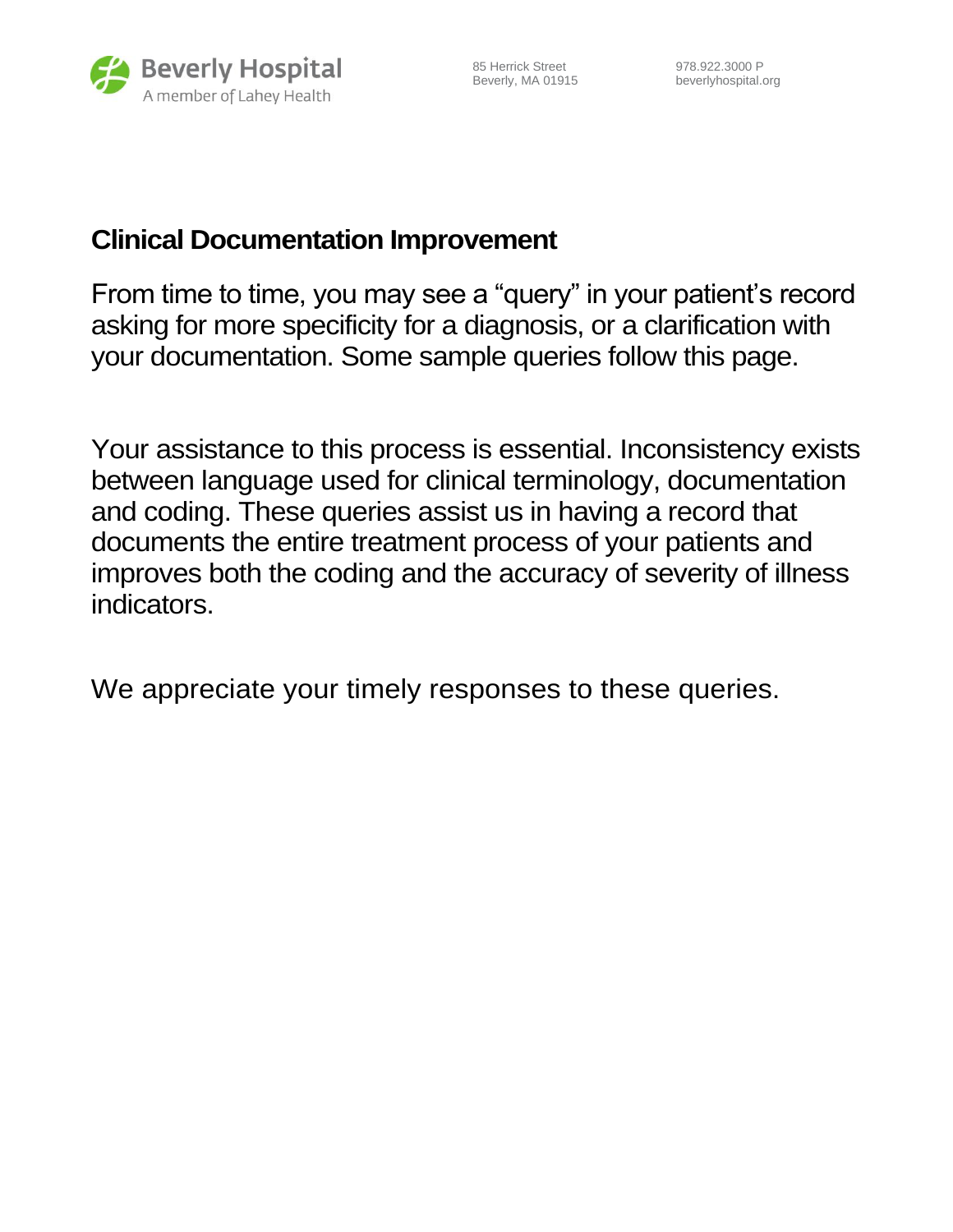

#### **Discharge Summary Format**

(in the following order)

- 1. Specialists' names and their specialty area. Specialists to be cc'd on the discharge summary
- 2. History of Present Illness (brief)
- 3. Hospital course by active problems; (complications, presentation on admission)
- 4. Discharge diagnoses
	- (For conditions such as pressure ulcers, catheter related infections, UTI, DVT/PE etc add 'present on admission' qualifier if the condition was not acquired during hospital course)
- 5. Discharge medications
- 6. Discharge instructions (diet, activity, follow-up)
- 7. Follow up recommendations for PCP
	- (Out patient tests to schedule, appointments to schedule, pending issues needing follow up, ie: labs, blood cultures etc)
- 8. Disposition (SNF, home care services)
- 9. Condition at discharge
- 10. Code status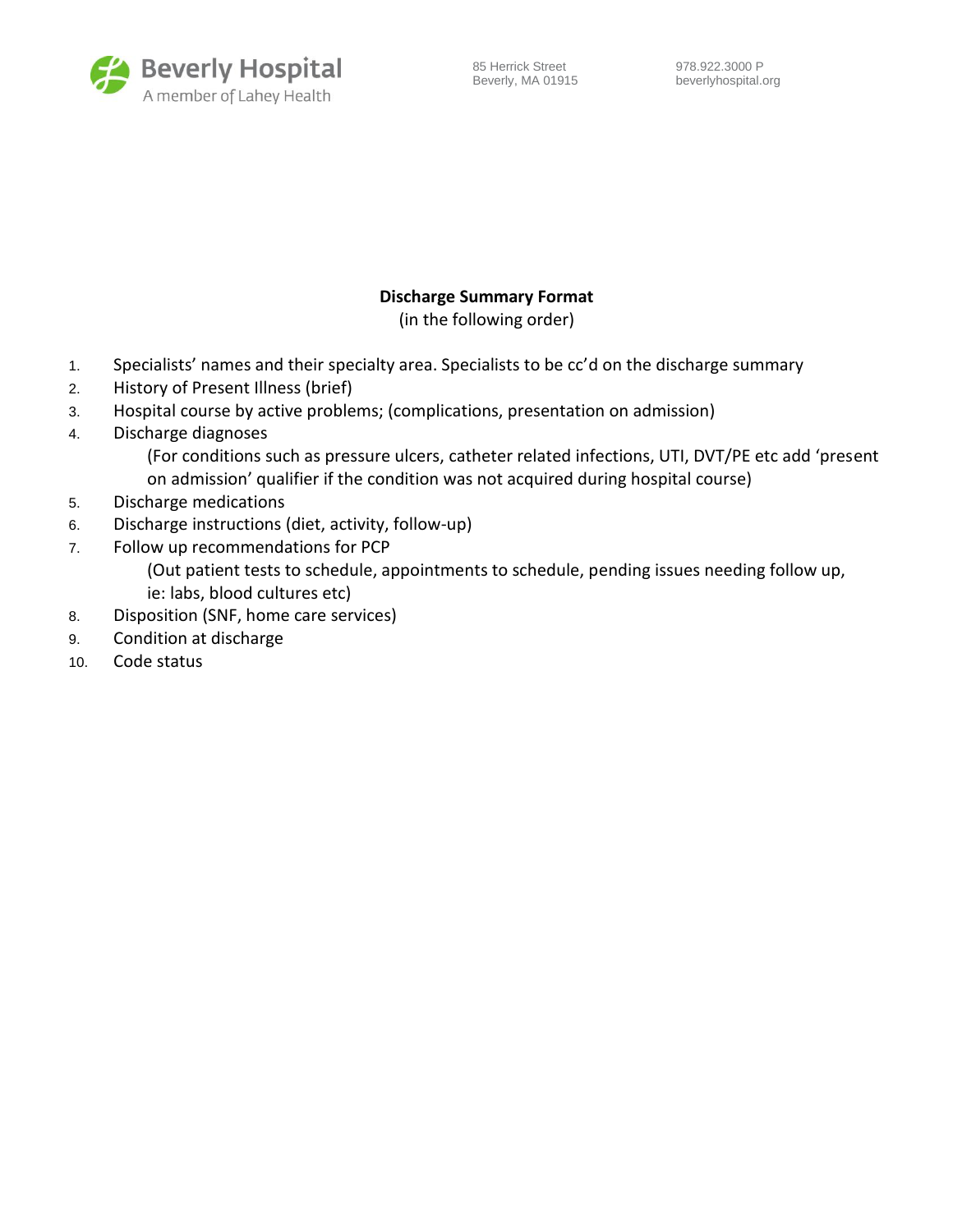

## **Discharge Summary Format**

It is very important to follow this format when dictating discharge summaries. Most of our primary care physicians receive the summary electronically and have requested we follow this format.

DICTATE, in the following order:

#### **1. Discharge diagnoses**

(For conditions such as pressure ulcers, catheter related infections, UTI, DVT/PE, etc., please add "present on admission" qualifier if the condition is present at the time of admission and was not acquired during hospital course)

#### **2. Discharge medications** under following subheadings

- a. Medications at time of discharge
- b. Medication changes from admission and why

#### **3. Specialists' names and their specialty area**.

The specialists who are to be cc'd on the discharge summary

#### **4. History of Present Illness** (brief)

#### **5. Hospital course by active problems**

Remember to include complications and problems present on admission

#### **6. Discharge instructions**

- a. Diet
- b. Activity
- c. Follow up appointments

#### **7. Disposition Plan**

#### **8. Condition at discharge**

#### **9. Code status**

#### **10. Follow up recommendations for PCP**

- a. Outpatient tests to be scheduled
- b. Appointments to be scheduled
- c. Pending issues needing follow up (labs, blood cultures, etc)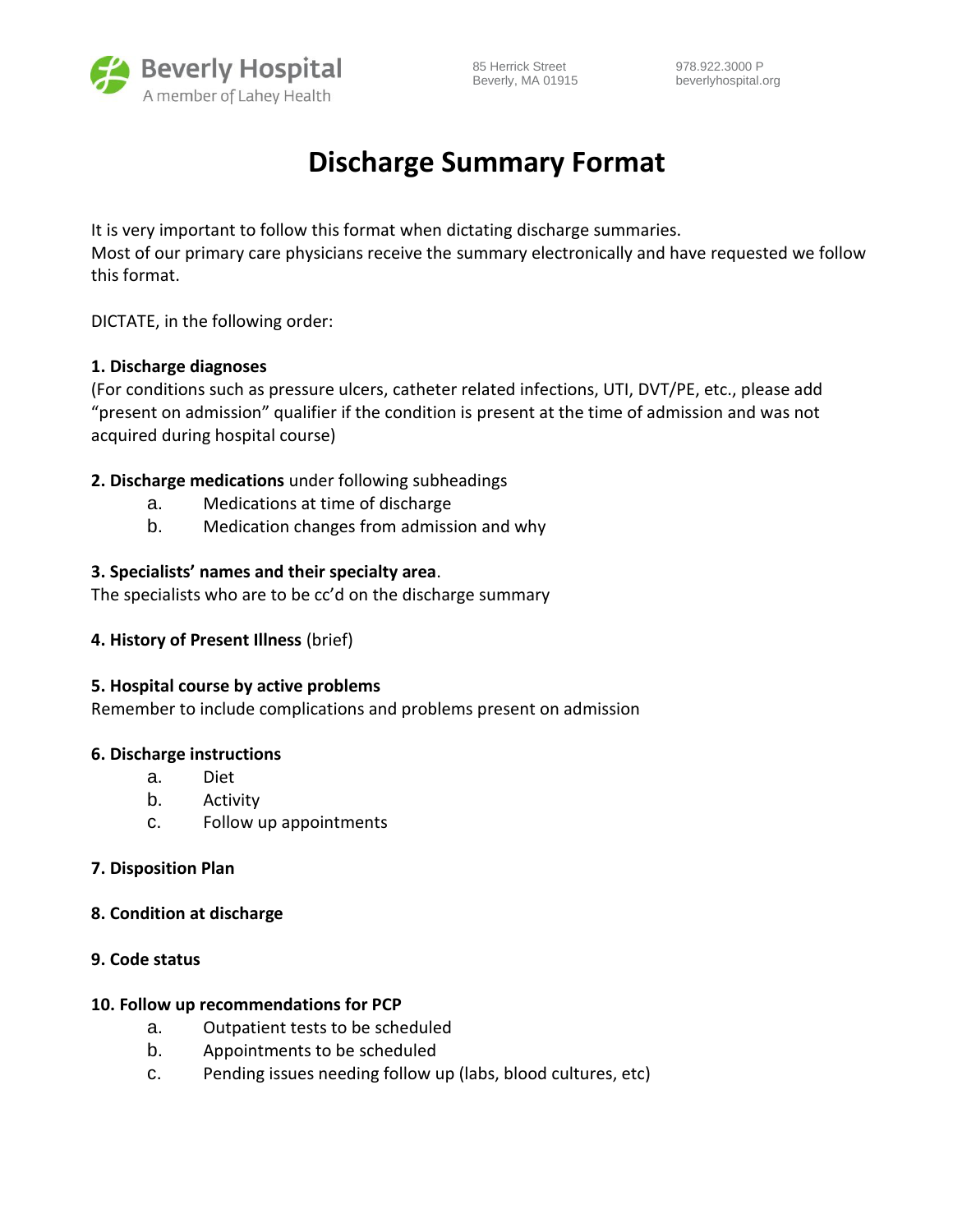

| <b>DO NOT USE ABBREVIATIONS</b>                                                 |                                                                                                                               |                                                                                                                                 |
|---------------------------------------------------------------------------------|-------------------------------------------------------------------------------------------------------------------------------|---------------------------------------------------------------------------------------------------------------------------------|
| <b>Abbreviation</b>                                                             | <b>Potential Problem</b>                                                                                                      | <b>Preferred Term</b>                                                                                                           |
| U (for unit)                                                                    | Mistaken as zero, four or<br>cc.                                                                                              | Write "unit"                                                                                                                    |
| IU (for international unit)                                                     | Mistaken as IV<br>(intravenous) or 10 (ten)                                                                                   | Write "international unit"                                                                                                      |
| Q.D.,<br>Q.O.D.<br>(Latin abbreviation for once<br>daily and every other day)   | Mistaken for each<br>other. The period after<br>the Q can be mistaken<br>for an "I" and the "O"<br>can be<br>mistaken for "I" | Write "daily" and "every other<br>day"                                                                                          |
| <b>Trailing zero</b><br>$(X.0 \text{ mg})$ ,<br>Lack of leading zero (.X<br>mg) | Decimal point is missed                                                                                                       | Never write a zero by itself<br>after a decimal point $(X \, mg)$ ,<br>and always use a zero before a<br>decimal point (0.X mg) |
| <b>MS</b><br>MSO <sub>4</sub><br>MgSO <sub>4</sub>                              | Confused for one<br>another<br>Can mean morphine<br>sulfate or magnesium<br>sulfate                                           | Write "morphine sulfate" or<br>magnesium sulfate"                                                                               |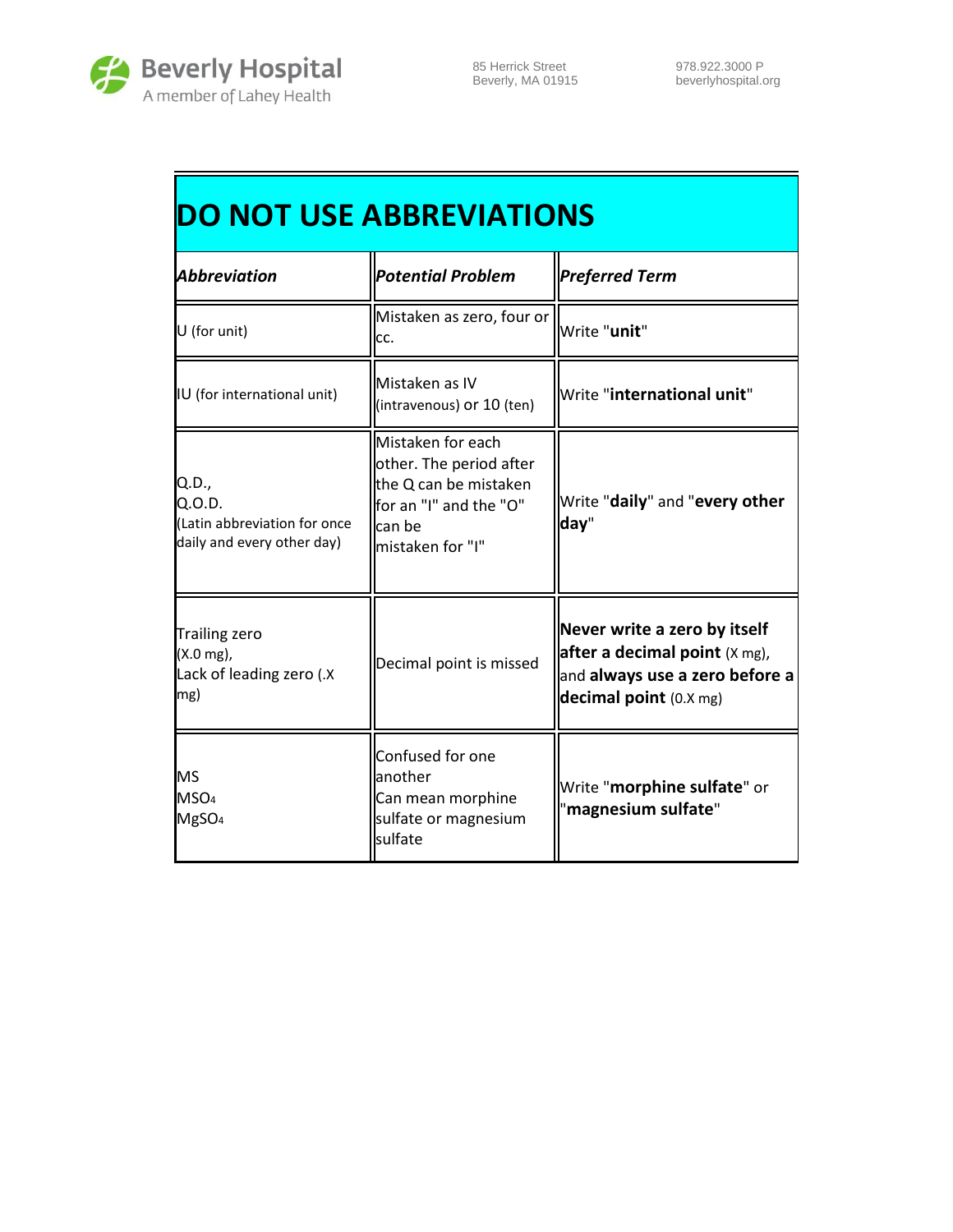

85 Herrick Street 978.922.3000 P Beverly, MA 01915 beverlyhospital.org

#### **TO REVIEW A REPORT:**

Enter your 4 digit user ID Press #1 Enter id again as password Enter 2 to review by medical record # Enter 7 digit medical record #

| <b>Telephone Keypad Short Cuts</b> |                            |                     |
|------------------------------------|----------------------------|---------------------|
| 1                                  | $\overline{2}$             | 3                   |
| <b>Play, Short Forward</b>         | Edit                       | <b>Short Rewind</b> |
| 4                                  | 5                          | 6                   |
| <b>Pause</b>                       | <b>Next Job</b>            | End of report       |
| 7                                  | 8                          | 9#1                 |
| <b>Fast Forward</b>                | <b>Beginning of report</b> | <b>Disconnect</b>   |

#### **Contact Information**:

Transcription x2333 or x1495 Health Information Mgmt: x2336 or x 1 480 IS Help Desk: x2600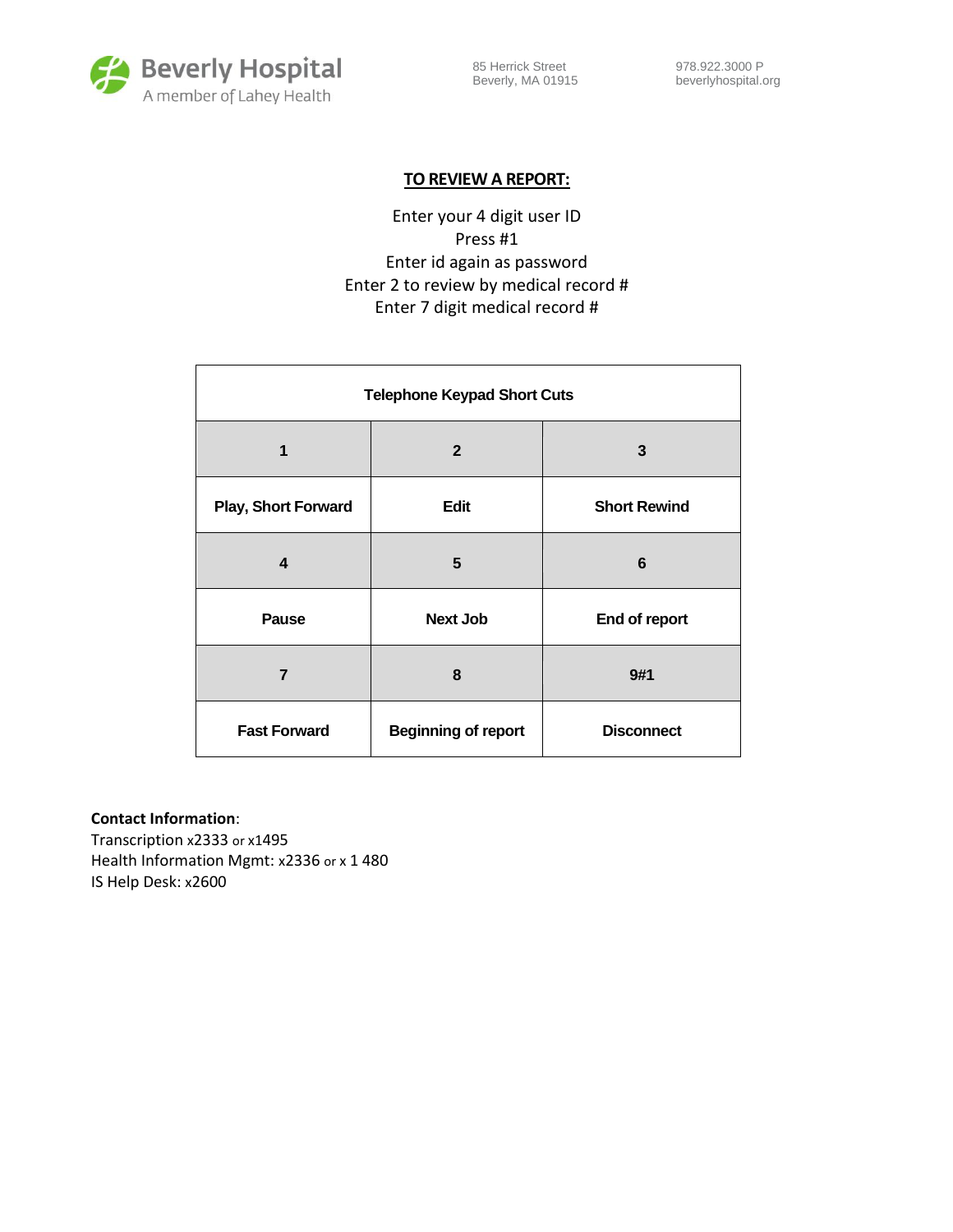

#### **ID # \_\_\_\_\_\_\_\_\_\_\_\_\_\_\_\_\_\_\_\_\_\_\_\_\_\_**

**TO DICTATE A REPORT:**

Step 1

#### **USING A DICTATE PHONE PICK UP HANDSET**

Hold down D to dictate Press R to rewind Press L to listen

**USING A TELEPHONE DIAL** 

(978) 922-3000 ext 3500 or (978) 283-4001 ext 224

#### Step 2 **ENTER YOUR 4 DIGIT ID**

#### Step 3

| #1 | Review Report (enter id again as password)     |
|----|------------------------------------------------|
| 01 | <b>Emergency Department Report</b>             |
| 03 | <b>Outpatient Clinic or Outpt Consult Note</b> |
| 04 | <b>Hospitalist H&amp;P or Transfer Summary</b> |
| 06 | <b>History and Physical</b>                    |
| 07 | <b>Inpatient Consult</b>                       |
| 08 | Outpatient Operative/Procedure Rpt             |
| 09 | <b>Discharge Summary</b>                       |
| 14 | <b>Hospitalist Discharge Summary</b>           |
| 50 | <b>Pre-Op H&amp;P or Transfer Summary</b>      |
| 80 | <b>Inpatient Operative Report</b>              |

Step 4

#### **ENTER 7 DIGIT MEDICAL RECORD #**

Step 5

**PRESS 9 then 1** to disconnect and to listen to the job # of your report.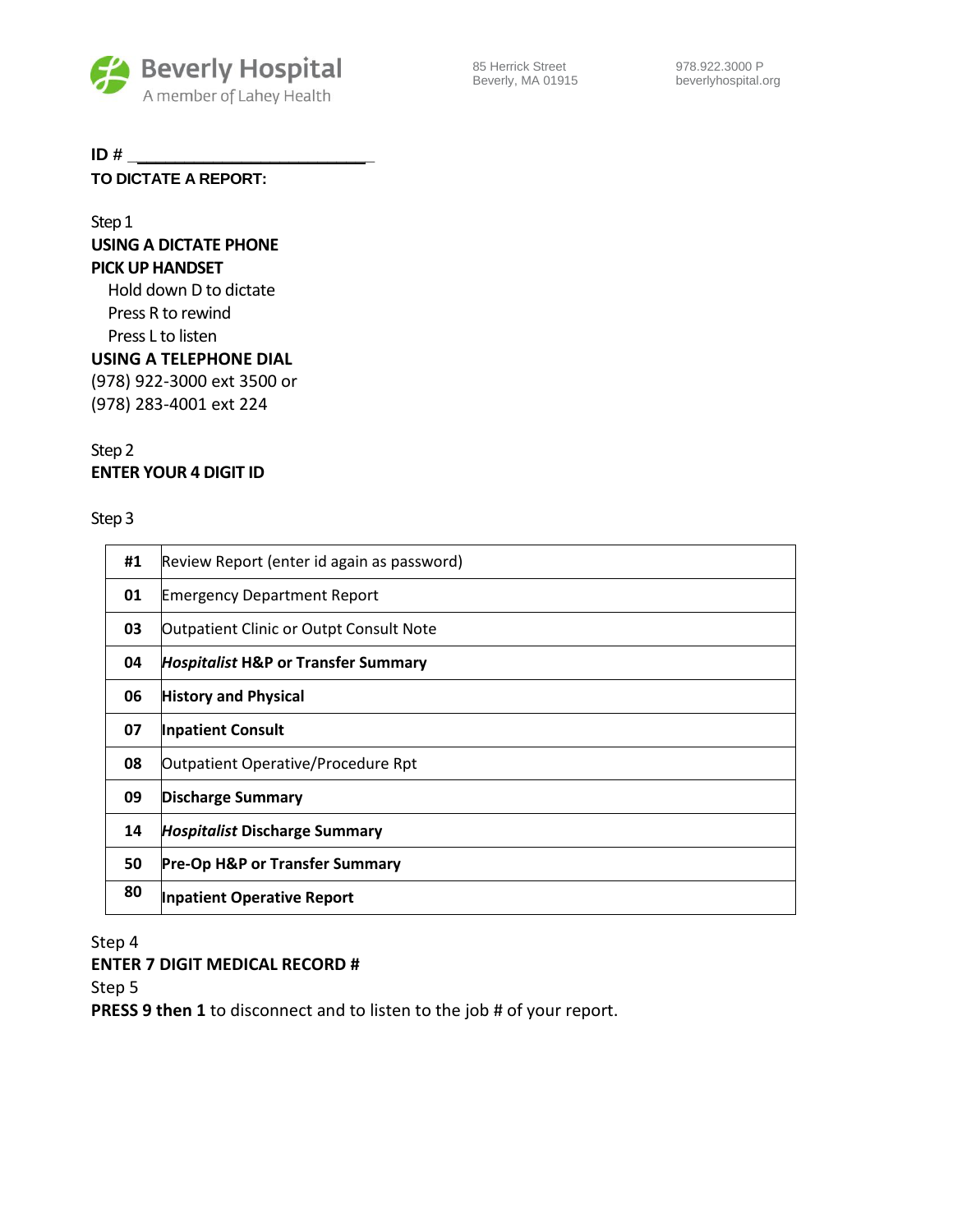

### **Beverly Hospital Beverly Hospital at Danvers Addison Gilbert Hospital BayRidge Hospital**

#### **REQUEST FOR ONLINE CLINICAL DATA ACCESS AND ELECTRONIC IDENTIFIER (PIN #)**

| Name:        | Title:              |
|--------------|---------------------|
| Dictating #: | Department/Service: |
| Phone #:     | Pager #:            |

\*\*\*\*\*\*\*\*\*\*\*\*\*\*\*\*\*\*\*\*\*\*\*\*\*\*\*\*\*\*\*\*\*\*\*\*\*\*\*\*\*\*\*\*\*\*\*\*\*\*\*\*\*\*\*\*\*\*\*\*\*\*\*\*\*\*

By completing and signing this form, I am requesting on-line clinical data access with an electronic identifier to enable me to sign/edit all my available reports and my patient orders electronically.

As a condition to receiving such an electronic personal identification number (PIN #), I certify that I will be the only one with knowledge of this number and identifier. I further certify that I am not allowed and will not delegate the use of the PIN # to another individual or otherwise allow another individual to use my identifier. I understand that a violation of this certification may result in the loss of electronic signing privileges and imposition of discipline against me, including without limitation, termination of my appointment/employment at Northeast Hospital Corporation.

State and federal law, as well as professional ethics, requires the protection of patient privacy and the strict maintenance of confidentiality of patient information. HIPAA and hospital policy prohibits the access of any patient information by anyone who does not have a clinical or professional need to know the particular information sought. Hospital policy prohibits the printing of computerized patient information, except as necessary and mandates proper destruction and disposal of all patient information.

I have read the above statements. I understand the legal and ethical requirements and agree to comply with Hospital policy.

| Signature: | Date: | Fime |
|------------|-------|------|
|            |       |      |

*Note: You will need to be set up as a Meditech user by Information Systems prior to being able to esign reports and orders on line. Call the HIM/Medical Records Department (x1481) with questions regarding your reports. All questions regarding POM/order entry should be directed to Information Systems. (x2600)* \*\*\*\*\*\*\*\*\*\*\*\*\*\*\*\*\*\*\*\*\*\*\*\*\*\*\*\*\*\*\*\*\*\*\*\*\*\*\*\*\*\*\*\*\*\*\*\*\*\*\*\*\*\*\*\*\*\*\*\*\*\*\*\*\*\*\*\*\*\*\*\*\*\*\*\*\*\*\*\*\*\*\*\*\*

**Entered on: \_\_\_\_\_\_\_\_\_\_\_\_\_\_\_ By:\_\_\_\_\_\_\_\_\_\_\_\_\_\_\_\_\_\_** 

**White – Medical Staff Office Yellow – HIM/Medical Records Pink Copy – Information Systems**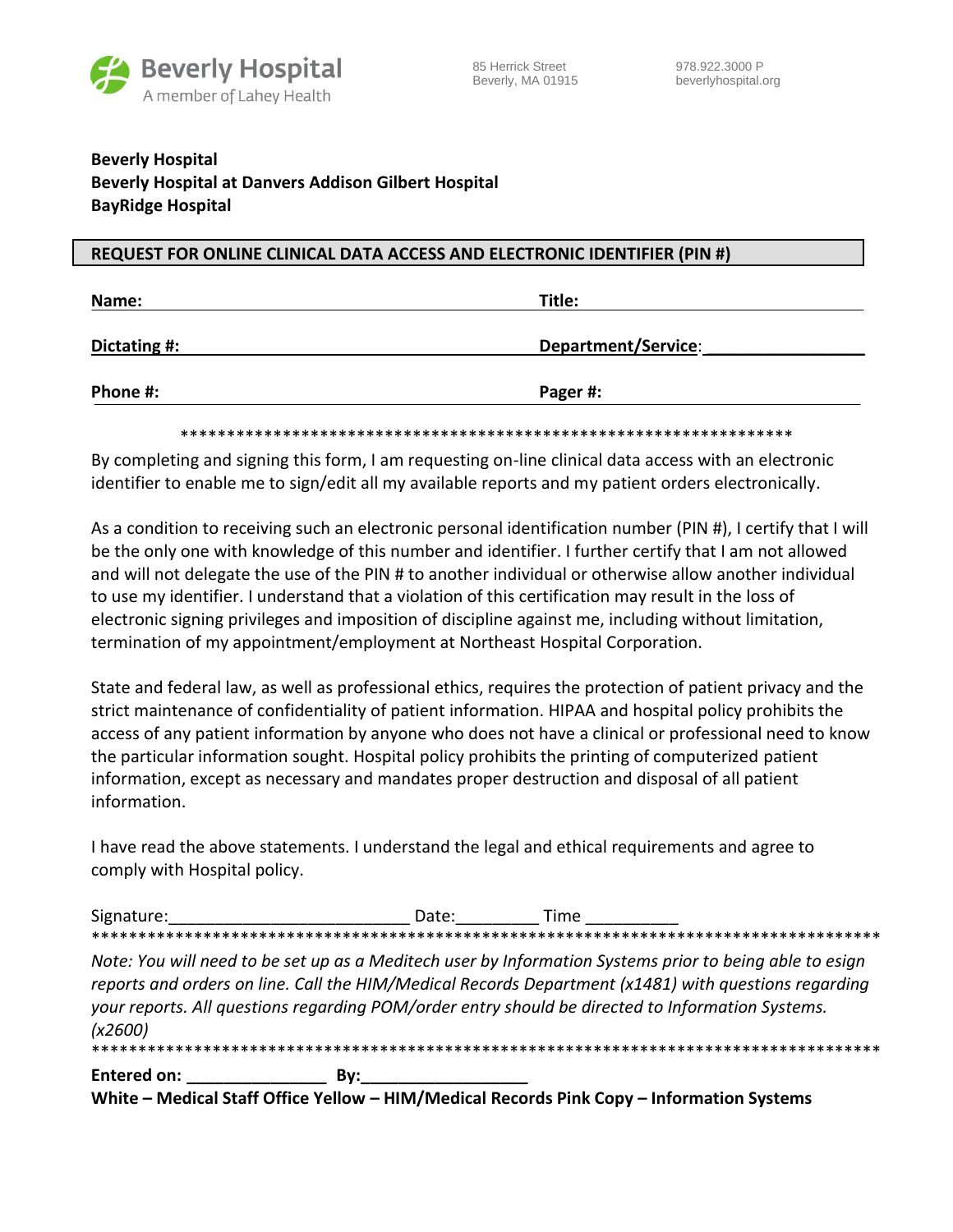

85 Herrick Street 978.922.3000 P

Beverly, MA 01915 beverlyhospital.org

## **Incomplete Records - FAQs**

#### **Frequently Asked Questions about your incomplete records. Health Information Management (H.I.M.)**

- 1. How do I find out my Meditech password? Call the Information Systems Help Desk at x2600
- 2. How can I look up my incomplete records? In PCI, look under heading "from YOUR INCOMPLETE RECORDS". No access to PCI? Call H.I.M.\* We can inform you of the status of your incomplete records.
- 3. How do I get remote access so I can electronically sign from my home or office? Call the Medical Staff Office at x3102
- 4. I am in the hospital, but can't leave to get to H.I.M. can the records be brought to me? Yes! We routinely bring records to the Hospitalists' office, Radiology and Labor and Delivery. As long as there aren't too many records, we will do our best to accommodate you.
- 5. I want to complete my records, but H.I.M. is closed. Now what? Call us\* for the keyless entry code or call Security to unlock the door. We will have your incomplete records pulled and ready for you.
- 6. I am at one site, but my incomplete records are at another. Can't they all be in one place? Yes! Just call us\* and we will arrange a courier to transport your incomplete records. If this is your preference, we will make sure they are always in your preferred location.
- 7. What do I do when I am going on vacation and I have incomplete records? Arrange to complete your records *before* you leave. If that is impossible, let us know\* that you will be away. We will update our automated "vacation log" with the dates you are unavailable.
- 8. I was just in Medical Records and completed everything. Two days later I have delinquent records. What's up with that!? If a record was not provided to you when you were in, our procedure is to re-start the clock. We do the same when orders and reports are re-assigned since the "incomplete days" count from the discharge date. Occasionally, this step is missed. Hundreds of electronic and hardcopy records are processed every day across multiple sites, by multiple users. We do our best, but if there is ever a question, call us\* and we will make necessary corrections. (Note: there are times records with dictations are provided, but not completed. We will not restart the clock on these cases.)
- 9. I want credit for going to Medical Records to complete my charts. Is there a log sheet I can sign? Every time you visit the H.I.M., your name, the date, and a comment is entered in an automated log in Meditech. We do not enter names/dates when records are completed electronically outside the department.
- 10. Can I have my manual signatures faxed to my office? Absolutely! Just call us\* and we will fax what you need to sign and will update the record when the deficiency is completed and returned to us.
- 11. I know I dictated a report, but I don't see it queuing for my signature, now what? Call us\* and we will investigate. The report may have been tied to the wrong visit or has yet to be transcribed.
- 12. How do I esign??
	- o Sign on to PCI in HCIS Meditech
	- o Click on "Sign"
	- o Double click on signing orders or reports if presented with this choice
	- o Click on green check all **√All** on the side tool bar o Click on "Sign Order"
	- or "Sign" (for reports) at the top of the screen
	- o For orders, you will be prompted for your PIN. For reports, click **√** on side tool bar, then "Sign and Continue". Reports will appear until all have been reviewed. You will then be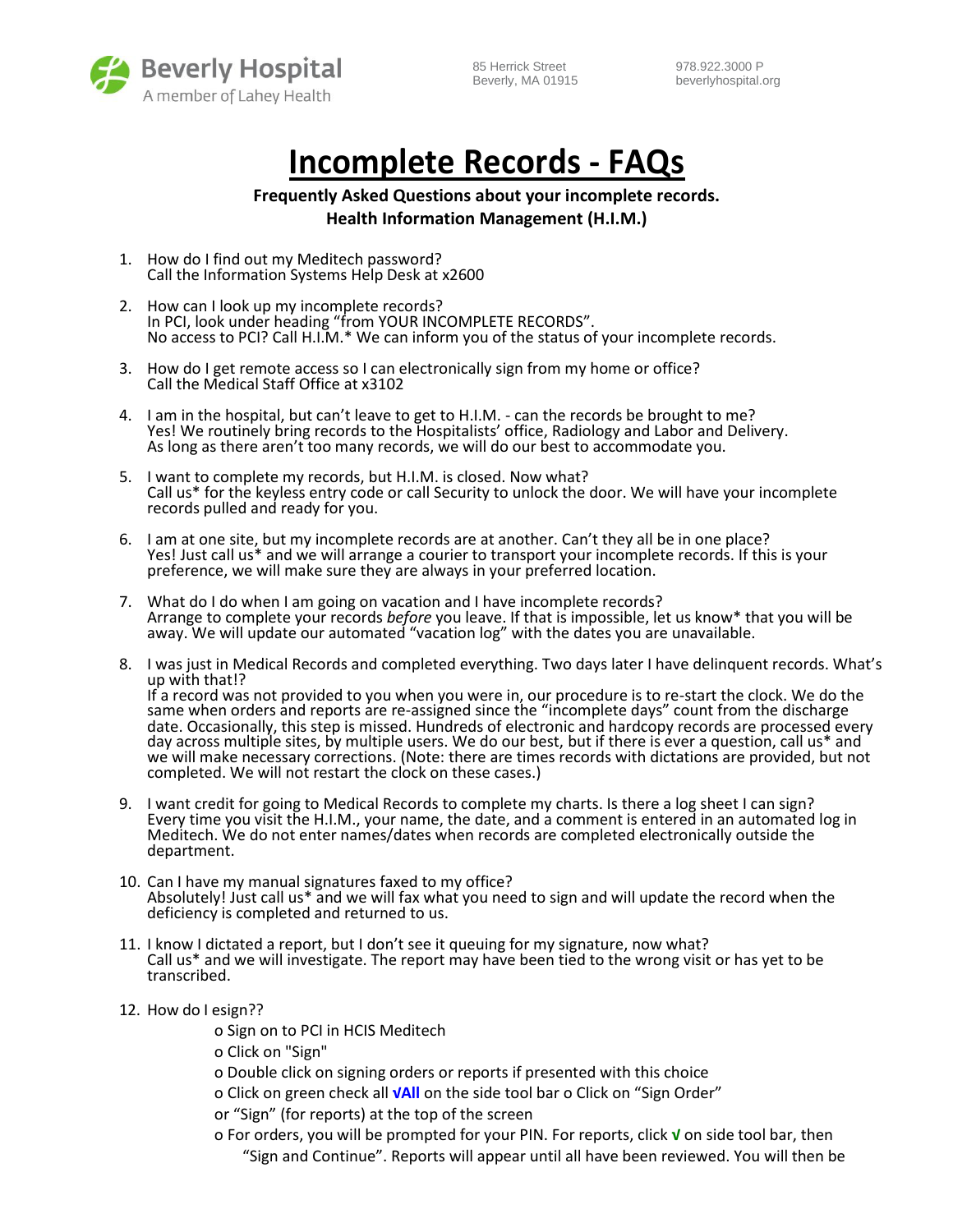

prompted to "Sign and Exit" and will be able to enter your PIN. o Click on green check to end session or exit

13. What is my PIN #?

Your pin # is the same as your dictating number.

- 14. What do I do if there are orders that don't belong to me? Reject the order in POM. Admin Associates or H.I.M. will re-assign it.
- 15. What do I do if there are reports that don't belong to me? Call H.I.M.\* We will investigate and make the necessary corrections.
- 16. What is the timing of notification of incomplete/delinquent records?
	- o First Monday of the month Emails to Department and Section Chiefs listing all providers with delinquent medical records
	- o Second Tuesday of the month Letters on bright paper all providers with records >15 days incomplete listing each record and the deficiency.
	- o Third Monday of the month Emails to providers with records >30 days incomplete, warning them of pending suspension
	- o Last Wednesday of the month notification of suspension
- 16. I don't read GroupWise and I don't see the letters can't I be notified by a phone call, text, fax or other email address?

Of course! Just call us\* and we will set up your preferred method of notification. We have physicians who prefer to get their list of records the first week of the month, others who want the list faxed to the office. We will customize your preferences so we can meet your needs. Please understand we cannot send patient information without encrypting it, so texting anything other than reminders and summary information is out. We also love having a contact name in the office to work with.

- 17. How can I help with the process?
	- o When dictating, state your name, patient's name, medical record number, and date of service.
	- o E-sign whenever you are logged on to Meditech and have a few spare minutes.
	- o Check your email.
	- o Call us\* for help and with questions.

**\* Addison Gilbert Hospital x234**

| <b>BayRidge Hospital</b>                 | x6839 |
|------------------------------------------|-------|
| <b>Beverly Hospital:</b>                 | x2351 |
| To email us: swilkens@nhs-healthlink.org |       |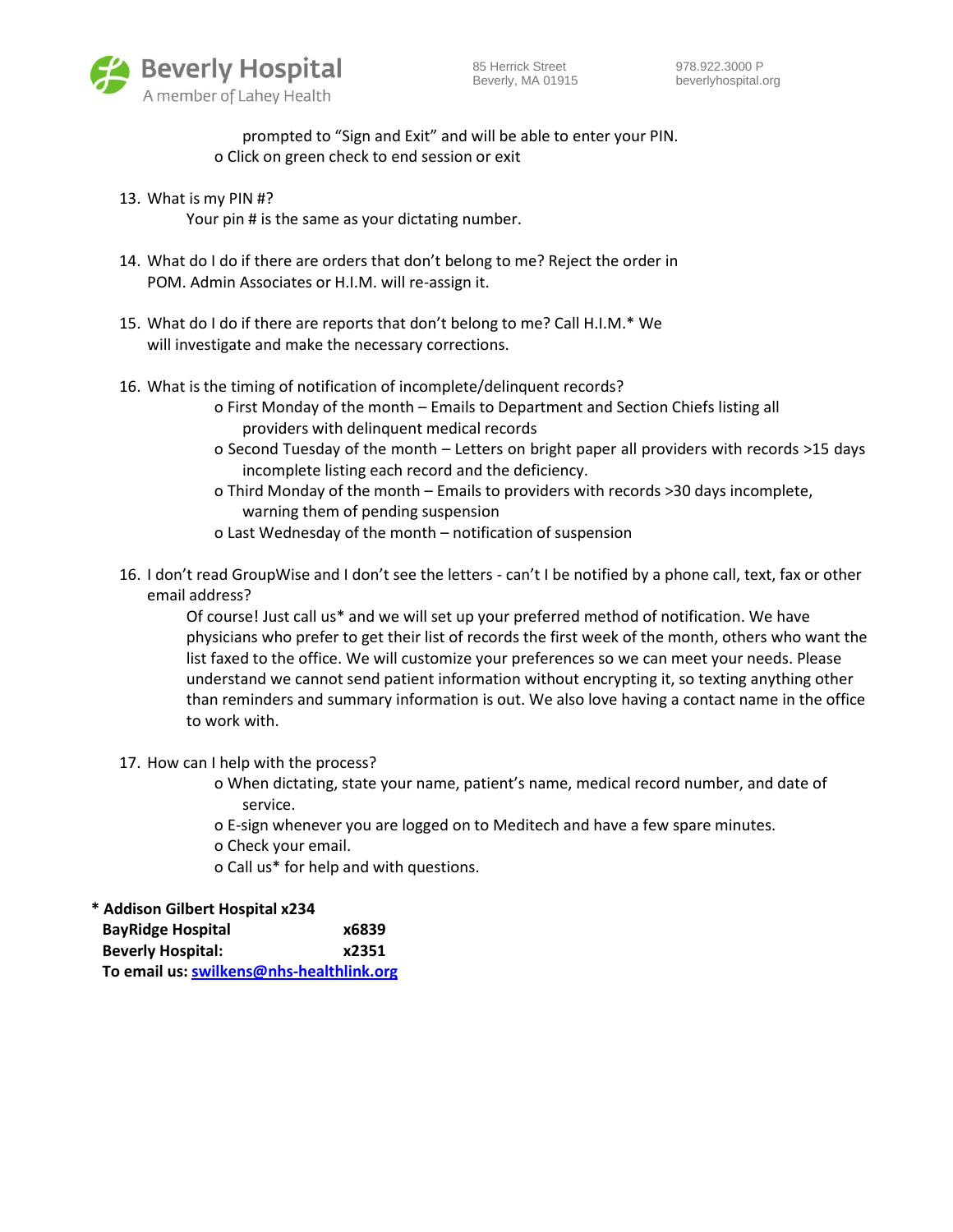

#### **HOW TO ESIGN REPORTS**

- 1. Sign on to PCI in HCIS Meditech
- 2. Click on "Sign"
- 3. If you are presented with the choice to sign orders or reports, click on reports
- 4. Click on green check all **I all** on the side tool bar
- 5. Click on "Sign" at the top of the screen
	- The first report will display for review, click green check **I**
- 6. Click "Sign and Continue"
- 7. Next report appears, repeat Steps 6,7
- 8. After your last report, click "Sign and Exit"
- 9. Enter your PIN # (dictation ID) <Enter>
- 10.A "Y" will be placed in the column to the left of each report to indicate the report is signed
- 11.Click on green check to end session

#### **HOW TO EDIT A REPORT**

- 1. From within the report, press <down arrow> key to the body of the report. Then press <right arrow> key into edit mode.
- 2. Select "Edit Section" and press the <right arrow> key
- 3. Using arrow keys, delete key, backspace etc, make your corrections. (Holding shift and pressing F6 will join a broken line.)
- 4. Press green check **I**
- 5. Return to step #6 above.

#### **HOW TO ESIGN ORDERS**

- 1. Sign on to PCI in HCIS
- 2. Click on "Sign"
- 3. If you are presented with the choice to sign orders or reports, click on orders
- 4. Click on the green check all **I all** on the side tool bar
- 5. Using your arrow keys, review the orders to be signed.
- 6. Click on "Sign Order" at the top of the screen.
- 7. Enter your four digit pin #
- 8. A "Y" will be placed in the column to the left of each order to indicate that you've signed them.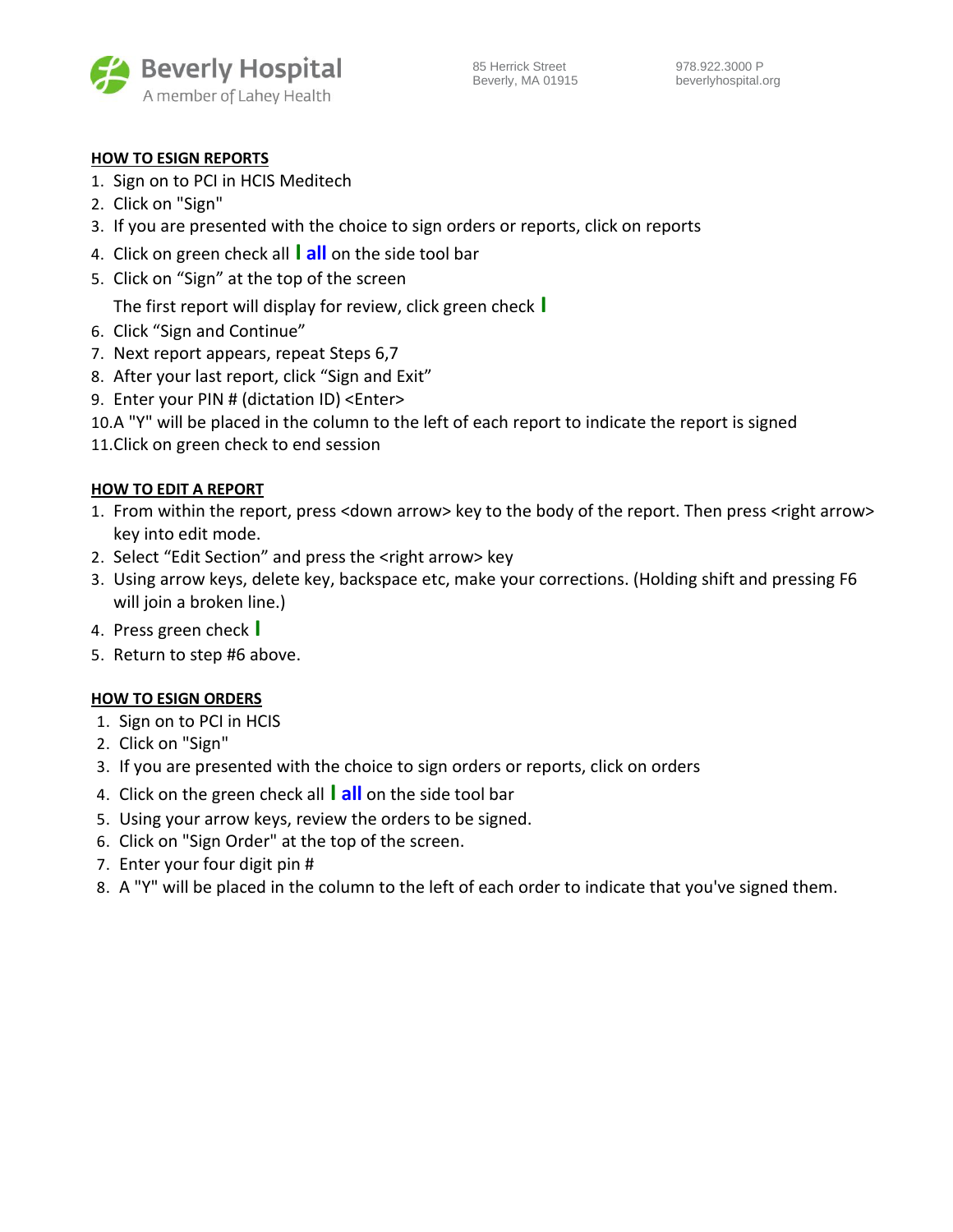

85 Herrick Street 978.922.3000 P





*News Flash -* **Physician Quality Reporting Initiative (PQRI)** - The Centers for Medicare & Medicaid Services (CMS) will begin testing eleven new quality measures for possible adoption in the PQRI program in future years. To learn more about how you can help CMS test these measures, visit *<http://www.cms.hhs.gov/pqri>* on the CMS website and select the "Measures/Codes" link on the left side of the page. And as a reminder, all educational resources about the 2008 PQRI are available on the

dedicated PQRI webpage on the CMS website. To access this web page, visit

*<http://www.cms.hhs.gov/pqri>* on the CMS website.

### **MLN Matters Number: SE0829 Related Change Request (CR) #: 5971 Related CR Release Date: N/A Effective Date: N/A Related CR Transmittal #: N/A Implementation Date: N/A CR 5971 Clarification - Signature Requirements**

**Provider Types Affected** Physicians and other providers who bill Medicare Contractors (Carriers, Fiscal Intermediaries, Regional Home Health Intermediaries, Part A/B Medicare Administrative Contractors, including Durable Medical Equipment Medicare Administrative Contractors) for care provided to Medicare

#### **What You Need to Know**

The purpose of this notice is to provide guidance to providers/suppliers and Medicare contractors on the use of stamped signatures. **Note that stamped signatures are not acceptable on any medical record.**

#### **Background**

beneficiaries.

The Centers for Medicare & Medicaid Services (CMS) has taken this step to ensure accurate application of Medicare's program requirements throughout the nation. CMS has identified problems of noncompliance with existing statutes, regulations, rules, and other systematic problems relating to standards of practice for a valid physician's signature on medical orders and related medical documents.

CR 5971 (Transmittal #248) was issued to prohibit the use of stamped signatures. These requirements are intended to apply all providers/suppliers. *Stamped signatures are not acceptable on any medical record.* Medicare will accept hand written, electronic signatures or facsimiles of original written or electronic signatures.

#### **Disclaimer**

This article was prepared as a service to the public and is not intended to grant rights or impose obligations. This article may contain references or links to statutes, regulations, or other policy materials. The information provided is only intended to be a general summary. It is not intended to take the place of either the written law or regulations. We encourage readers to review the specific statutes, regulations and other interpretive materials for a full and accurate statement of their contents. CPT only copyright 2007 American Medical Association.